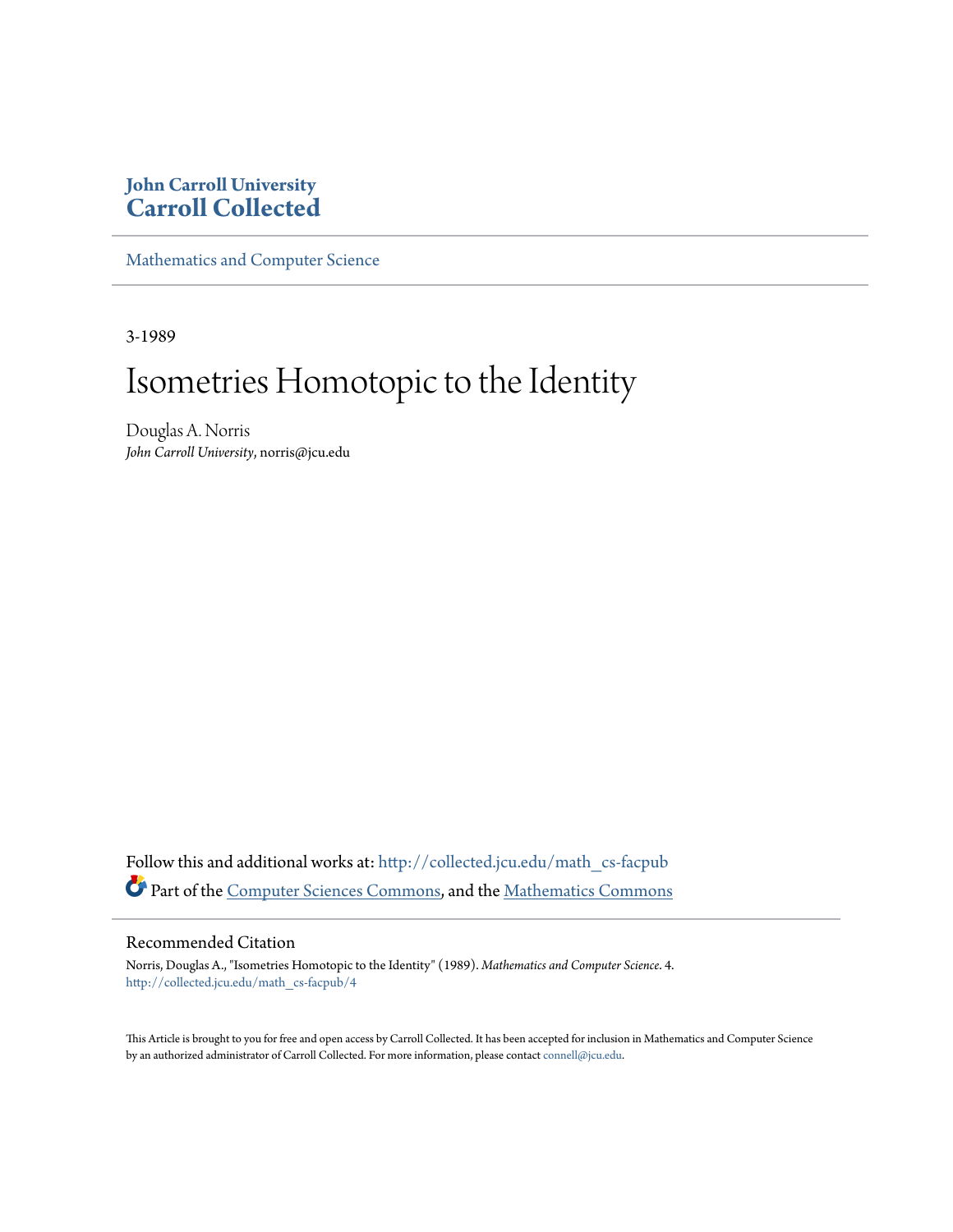#### **ISOMETRIES HOMOTOPIC TO THE IDENTITY**

**DOUGLAS A. NORRIS** 

**(Communicated by David G. Ebin)** 

**ABSTRACT. The types of surfaces which admit nontrivial isometries homotopic to the identity are classified up to diffeomorphism. In dimension three this is done for complete manifolds of constant negative curvature. Three-dimensional visibility manifolds that admit nontrivial isometries homotopic to the identity**  are shown to be diffeomorphic to a product  $L \times R^1$ .

#### **1. INTRODUCTION**

**A theorem of Eberlein [4] states that if a surface, that is, a two-dimensional connected Riemannian manifold, is complete, has nonpositive Gaussian curvature, and is not homeomorphic to a plane, cylinder, Moebius band, torus or Klein bottle, then its isometry group is discrete. It is an effort, in dimension two, to remove the condition of compactness from a classical theorem of Bochner [3]. Bochner proved that a compact n-dimensional manifold with negative Ricci tensor has a discrete and therefore finite isometry group. A stronger conclusion to Eberlein's theorem would be that any isometry of the surface homotopic to the identity must be the identity. This is precisely the way in which Frankel [6] modified Bochner's theorem, although he needed to make the additional assumption that the manifold must have nonpositive sectional curvature.** 

**The purpose of this paper is to improve Eberlein's theorem for surfaces in a similar way and then to obtain analogous results in dimension three. It will be shown that without curvature or completeness restrictions, up to diffeomorphism, there are seven types of surfaces which admit nontrivial isometries homotopic to the identity. Three-dimensional visibility manifolds which admit nontrivial isometries homotopic to the identity will be shown to be diffeomor**phic to a product  $L \times R^1$  where L is a submanifold. The additional condition **of constant negative curvature will allow such a three-dimensional manifold to be classified, up to diffeomorphism, as one of five types.** 

**2. CONVEX FUNCTIONS AND VISIBILITY MANIFOLDS** 

**The results of this paper depend on the following properties of convex functions and visibility manifolds (refer to [1, pp. 77-85], [2], and [5]).** 

**Received by the editors September 28, 1986 and, in revised form, March 1, 1988. 1980 Mathematics Subject Classification (1985 Revision). Primary 53C20.** 

> **? 1989 American Mathematical Society 0002-9939/89 \$1.00 + \$.25 per page**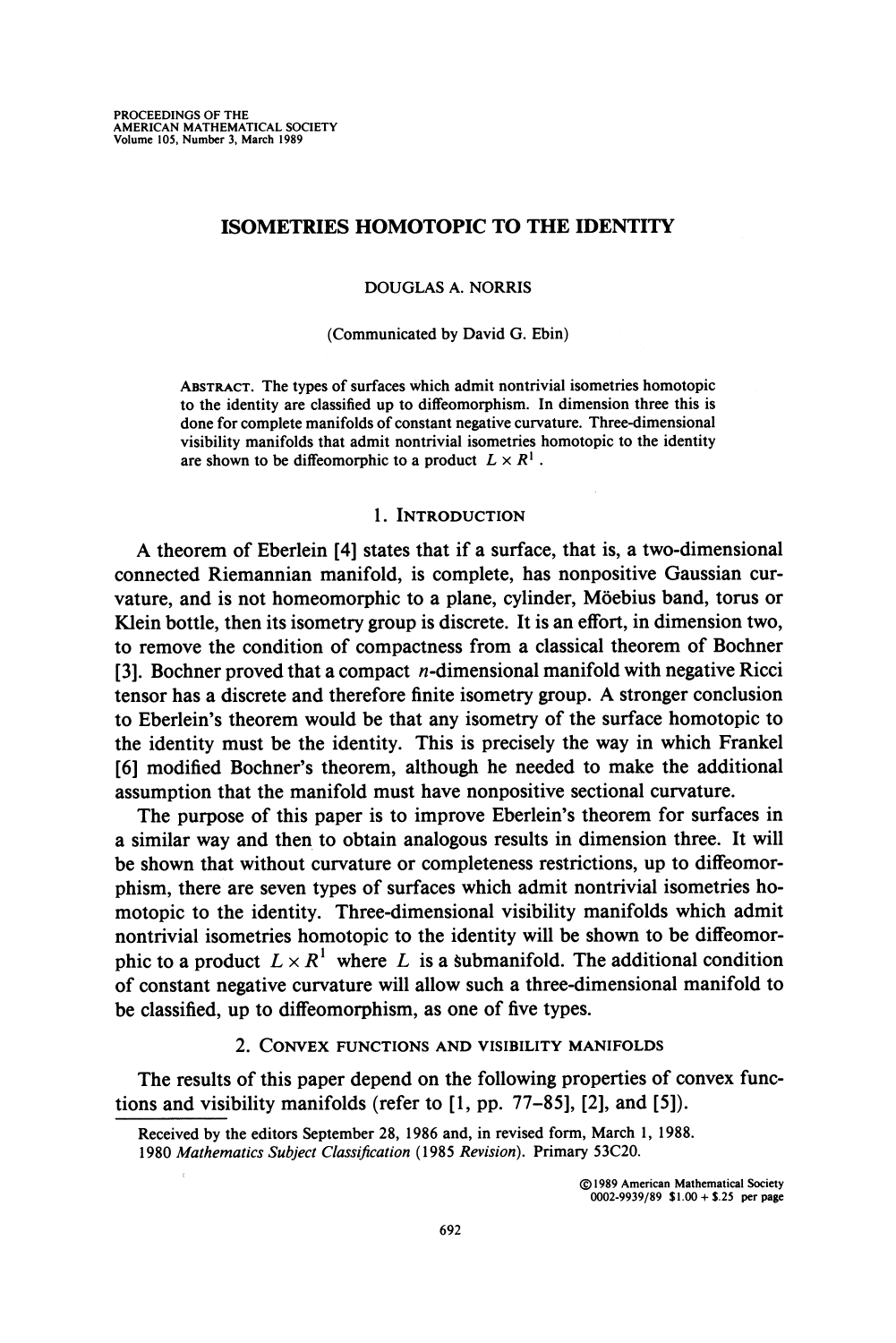A continuous function  $g: M \to R^1$  on a complete Riemannian manifold M is convex if for every geodesic segment  $y: I \rightarrow M$  from any m to any n and for every  $t \in I$ , we have  $g(\gamma(t)) \leq (1-t)g(m) + tg(n)$ . A subset N of M is called convex, if for  $m, n \in N$  there is (up to parametrization) a unique shortest geodesic from  $m$  to  $n$  in  $M$  and this geodesic is contained in  $N$ .

**A Hadamard manifold is a complete, connected, simply connected Rieman**nian manifold of dimension  $n \geq 2$  having nonpositive sectional curvature. Such manifolds are diffeomorphic to  $R^n$ . The complete manifolds M of di**mension**  $n \geq 2$  having nonpositive sectional curvature are precisely the quotient manifolds  $\overline{M}/\Gamma$  where the Riemannian covering  $\overline{M}$  is a Hadamard manifold and  $\Gamma$  is a freely acting properly discontinuous group of isometries of  $\widetilde{M}$ . The covering manifold  $\overline{M}$  can be compactified by the addition of points at infinity. Let  $\widetilde{M}(\infty)$  denote the set of points of infinity of  $\widetilde{M}$  where a point of infinity is an asymptote class of unit speed geodesics of  $\widetilde{M}$ . A natural topology can be defined on  $\widetilde{M} \cup \widetilde{M}(\infty)$  such that  $\widetilde{M}(\infty)$  is homeomorphic to  $S^{n-1}$ . If  $\tilde{\sigma}$ is an isometry of  $\widetilde{M}$  then this map can be extended to a homeomorphism of  $\widetilde{M} \cup \widetilde{M}(\infty)$  which will also be denoted by  $\tilde{\sigma}$ . The set of accumulation points of an orbit  $\Gamma(q) = \{\gamma(q): \gamma \in \Gamma\}$  in  $\widetilde{M}(\infty)$  is independent of the choice of  $q \in M(\infty)$  and is called the limit set  $L(\Gamma)$  of  $\Gamma$ .

The isometries of a Hadamard manifold  $\widetilde{M}$  can be classified using the dis**placement function.** If  $\tilde{\sigma}$  is an isometry on  $\widetilde{M}$ , the convex function  $d_{\tilde{\sigma}}(x) =$  $d(x, \tilde{\sigma}(x))$ , where  $d(\cdot, \cdot)$  denotes the distance on  $\widetilde{M}$ , is called the displacement function of  $\tilde{\sigma}$ . An isometry  $\tilde{\sigma}$  is called elliptic, hyperbolic or parabolic if  $d_{\sigma}$  has, respectively, zero minimum, positive minimum or no minimum in  $\widetilde{M}$ .

Let  $\sigma$  be an isometry homotopic to the identity of the complete Riemannian **manifold of nonpositive sectional curvature**  $M = \widetilde{M}/\Gamma$ **. Let the homotopy be** denoted by  $h_t: M \to M$  where  $h_0$  is the identity transformation of M and  $h_1 = \sigma$ , and define  $\tilde{h}_1: \widetilde{M} \to \widetilde{M}$  to be the unique lift of  $h_1$  to  $\widetilde{M}$  such that  $\tilde{h}_0$ is the identity mapping [8, pp. 57-58]. Then  $\tilde{\sigma} = \tilde{h}_1$  commutes with every deck **transformation.** Define  $f_a$  to be the function on M where  $f_a(m)$  is the length of the unique geodesic segment from  $m$  to  $\sigma(m)$  in the homotopy class of the curve  $t \to h_r(m)$ . Given any point  $\tilde{m} \in p^{-1}(m)$  where p is the covering map, the geodesic segment lifts to a geodesic segment in  $\widetilde{M}$  starting at  $\widetilde{m}$  and its **length is**  $d_{\sigma}(\tilde{m})$ **. Since**  $\tilde{\sigma}$  **commutes with every deck transformation, it follows that**  $d_{\sigma}(\tilde{m}) = f_{\sigma}(m)$  for every  $\tilde{m} \in p^{-1}(m)$ . Therefore,  $f_{\sigma}$  is convex and the level sets of  $d_{\hat{\sigma}}$  project to level sets of  $f_{\sigma}$  via p. The isometry  $\sigma$  will be called elliptic, hyperbolic or parabolic if  $f<sub>g</sub>$  has, respectively, zero minimum, positive minimum, or no minimum in  $M$ . This causes the isometry  $\tilde{\sigma}$  to be given the same classification name as  $\sigma$ . If  $f_{\sigma}$  assumes a minimum on M then let  $C<sub>g</sub>$  denote the minimum set. This minimum set  $C<sub>g</sub>$  is the projection of the minimum set of  $d_{\sigma}$  on  $\widetilde{M}$  which is analogously denoted  $C_{\sigma}$ . Both  $C_{\sigma}$ and  $C_{\hat{\sigma}}$  are closed convex sets.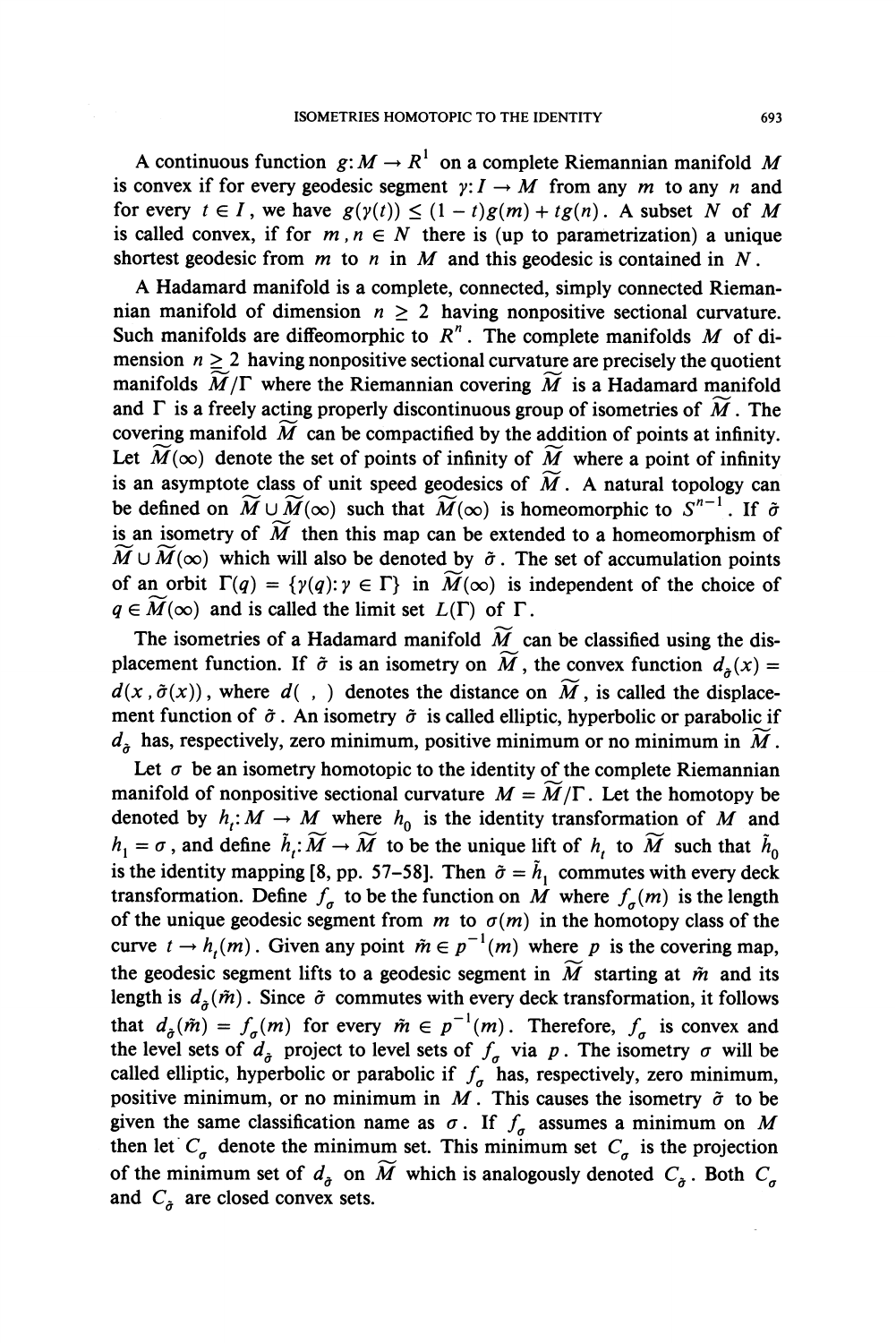A manifold  $M = \widetilde{M}/\Gamma$  where  $\widetilde{M}$  is a Hadamard manifold is called a visibility manifold if any two points in  $\widetilde{M}(\infty)$  can be joined by a geodesic. The class of visibility manifolds includes all complete manifolds of curvature  $K \leq c < 0$ . An isometry  $\sigma$  on M can be characterized by the number of points  $F(\sigma)$  that its lift  $\tilde{\sigma}$  fixes in  $\widetilde{M}(\infty)$ . Since M is a visibility manifold  $F(\sigma)$  is either  $0, 1, 2$  or  $\infty$ .

- (i) If  $\tilde{\sigma}$  is elliptic, then  $C_{\tilde{\sigma}}$  is a complete, closed, connected, totally geodesic submanifold without boundary, and if  $\tilde{\sigma}$  is nontrivial then  $\dim C_{\hat{\sigma}} < \dim M$ . The isometry  $\tilde{\sigma}$  fixes either 0 points in  $\widetilde{M}(\infty)$ when  $C_{\sigma}$  is an isolated fixed point, 2 points or an infinite number of **points.**
- (ii) If  $\tilde{\sigma}$  is hyperbolic, then  $\tilde{\sigma}$  fixes exactly 2 points in  $\tilde{M}(\infty)$ .
- (iii) If  $\tilde{\sigma}$  is parabolic, then  $\tilde{\sigma}$  fixes exactly 1 point in  $\tilde{M}(\infty)$  and  $\tilde{\sigma}$  leaves **the horospheres at that point invariant.**

A visibility manifold  $M = \widetilde{M}/\Gamma$  can be classified as parabolic, axial, or fuchsian. If  $L(\Gamma)$  contains exactly one point then  $M$  is called parabolic and if  $L(\Gamma)$  contains exactly two points then M is called axial. A visibility manifold **that is neither parabolic nor axial is said to be fuchsian.** 

#### **3. CLASSIFICATION OF EXCEPTIONAL MANIFOLDS**

**Exceptional manifolds are those which admit nontrivial isometries homotopic to the identity. The primary strategy is to show that the restrictions placed upon the manifold cause it to be either parabolic or axial.** 

**Proposition.** Let M be a visibility manifold. If M admits a nontrivial isometry  $\sigma$  homotopic to the identity such that  $F(\sigma)$  is finite then M is diffeomorphic to a product  $L \times R<sup>1</sup>$  unless M is a Möebius band.

**Proof. (Refer to [2], [5] and [7].) If the manifold M is simply connected then**  the group of deck transformations  $\Gamma$  of  $M = \widetilde{M}/\Gamma$  is trivial and M is dif**feomorphic to R<sup>n</sup>** and therefore to  $R^{n-1} \times R^1$ . Assume that  $\Gamma$  is nontrivial. The limit set  $L(\Gamma)$  must be nonempty since  $\Gamma$  is an infinite group that acts freely and properly discontinuously on  $\widetilde{M}$ . If  $x \in L(\Gamma)$ , then choose a sequence  $\{\gamma_n\}$  of isometries of  $\Gamma$  such that  $\gamma_n(q) \to x$  as  $n \to \infty$  for any point  $q \in \widetilde{M}$ . Since  $\tilde{\sigma}$  commutes with each element of  $\Gamma$ ,  $\tilde{\sigma}(x) = \lim_{n \to \infty} \tilde{\sigma} \gamma_n(q) =$  $\lim_{n\to\infty} \gamma_n \tilde{\sigma}(q) = x$ . Thus  $\tilde{\sigma}$  fixes each point of  $L(\Gamma)$  and the cardinality of  $L(\Gamma)$  is at most  $F(\sigma) \leq 2$ . Therefore,  $L(\Gamma)$  contains either one or two points.

If  $L(\Gamma)$  contains one point x, then M is a parabolic manifold and the  $C^2$ Busemann function at x induces a  $C^2$  convex function f on M which has **no minimum.** The manifold M is therefore diffeomorphic to a product  $L \times R<sup>1</sup>$ where L is a level surface of f, the projection of a horosphere in  $\overline{M}$  at x.

If  $L(\Gamma)$  contains two points, then  $\overline{M}/\Gamma$  is an axial manifold. An axial **manifold is a smooth vector bundle over a circle and is therefore diffeomorphic**  to either  $S^1 \times R^{n-1}$  or  $B \times R^{n-2}$  where B is the Möebius band.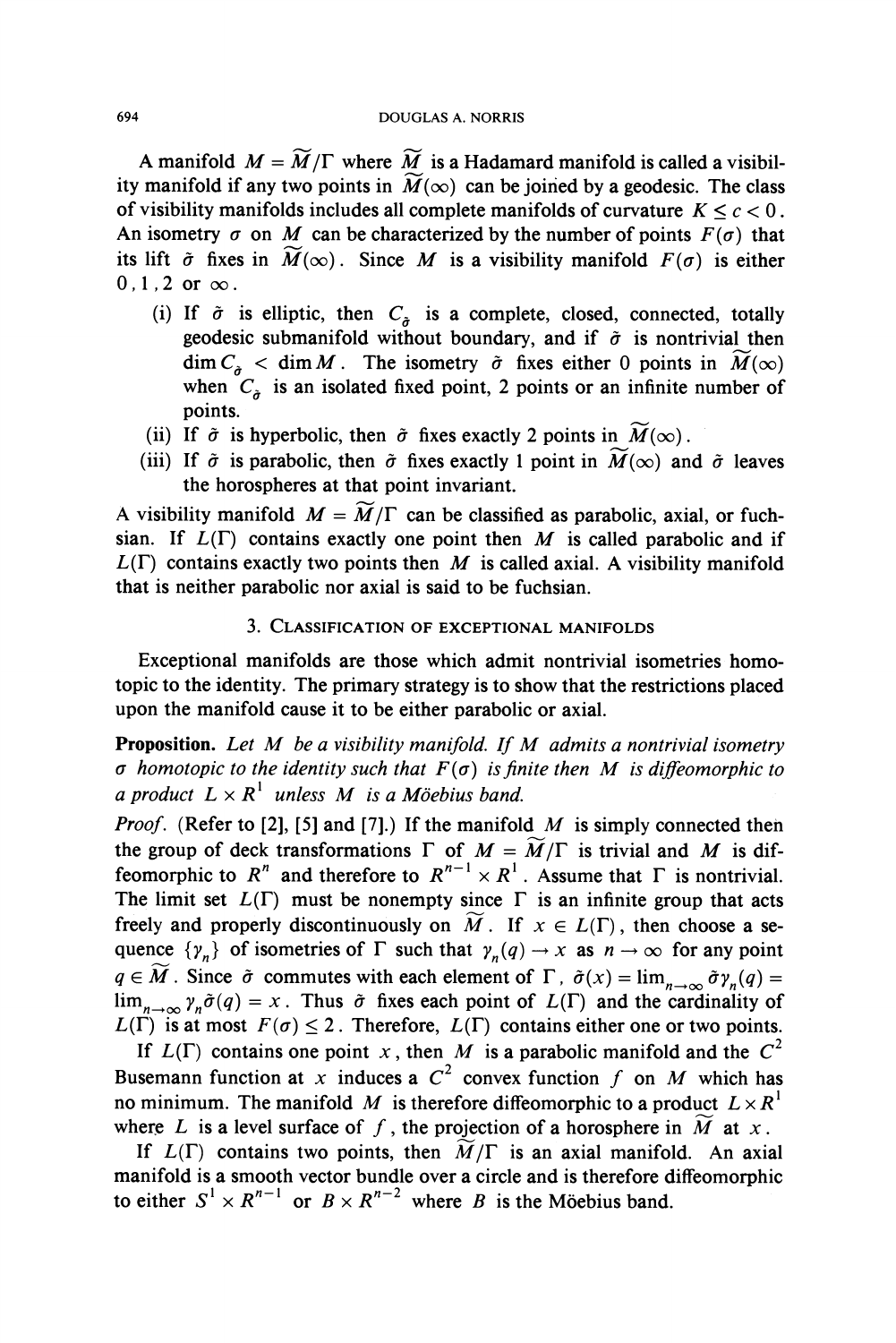**Corollary.** Let M be a complete n-dim manifold of constant negative curvature such that  $n \geq 3$ . If M admits a nontrivial isometry  $\sigma$  homotopic to the identity such that  $F(\sigma)$  is finite then M is diffeomorphic to  $L \times R<sup>1</sup>$  where L is an  $(n - 1)$ - dim *submanifold that admits a complete flat metric.* 

**Proof. It follows from the proof of the proposition that if M is not simply connected then it is either parabolic or axial. If M is simply connected then**  it is diffeomorphic to  $R^{n-1} \times R^1$ , and  $R^{n-1}$  admits a flat metric. A parabolic **manifold is diffeomorphic to**  $L \times R<sup>1</sup>$  **where L is the projection of a horosphere. In this case, L is flat since M has constant curvature and horospheres are flat**  in the induced metric. An axial manifold is diffeomorphic to either  $S^1 \times R^2$ or  $B \times R^{n-2}$ , and  $S^1 \times R^{n-2}$  and  $B \times R^{n-3}$  both admit a flat metric.

**Theorem 1.** If a surface M is not diffeomorphic to a plane, cylinder, Möebius **band, torus, Klein bottle, sphere or projective plane, then the only isometry of M homotopic to the identity is the identity.** 

*Proof.* Let  $\phi$  be a nontrivial isometry of a surface M which is homotopic to the identity. The surface  $M$  is conformally equivalent to a complete surface of **constant Gauss curvature [9 and 10]. Therefore M is conformally equivalent to a space form; either**  $S^2/\Gamma$ **,**  $R^2/\Gamma$ **, or**  $H^2/\Gamma$  **where**  $H^2$  **is the hyperbolic plane.** Up to isometry  $S^2/\Gamma$  can only be either a sphere or a projective plane while  $R^2/\Gamma$  can only be the plane, a cylinder, a torus, a Móebius band or a **Klein bottle. These are all exceptional cases in the statement of the theorem.**  So we can assume there exists a conformal diffeomorphism  $\rho: M \to H^2/\Gamma$ . The **mapping**  $\sigma = \rho \phi \rho^{-1}$  and the lift  $\tilde{\sigma}$  are nontrivial conformal diffeomorphisms **homotopic to the identity on**  $H^2/\Gamma$  **and**  $H^2$ **, respectively. The conformal** diffeomorphisms of  $H^2$  are known to be precisely the isometries of  $H^2$  and it follows that  $\tilde{\sigma}$  and therefore  $\sigma$  are isometries.

If  $\sigma$  is nonelliptic then the proposition applies and  $H^2/\Gamma$  is diffeomorphic to either the Möebius band or to  $L \times R<sup>1</sup>$  which in the latter case can only be the plane or the cylinder. If  $\sigma$  is an elliptic isometry, then the lift  $\tilde{\sigma}$  is also **a** nontrivial elliptic isometry and dim  $C_{\sigma} < \dim H^2 = 2$ . Thus  $\dim C_{\sigma} \le 1$ , which implies that  $F(\sigma)$  is at most 2, and the proposition again applies.

**Theorem 2. Let M be a three-dimensional visibility manifold. If M is not**  diffeomorphic to a product  $L \times R<sup>1</sup>$  then the only isometry of M homotopic to **the identity is the identity.** 

*Proof.* If  $\sigma$  is a nonelliptic isometry which is nontrivial then the result follows from the proposition. Let  $\sigma$  be a nontrivial elliptic isometry homotopic to the **identity.** Assume that dim  $C_{\hat{\sigma}} = 2$ . Since  $\hat{\sigma}$  is homotopic to the identity, and since the manifold is three dimensional, the induced mapping  $\tilde{\sigma}_x$  of the tangent bundle must fix the tangent space at each point of the fixed point set  $C_{\hat{\sigma}}$ . This would imply that  $\tilde{\sigma}$  is the identity mapping. Therefore, if the isometry  $\sigma$  is elliptic then dim  $C_a = \dim C_a \le 1$  and the theorem is a consequence of the **proposition.**